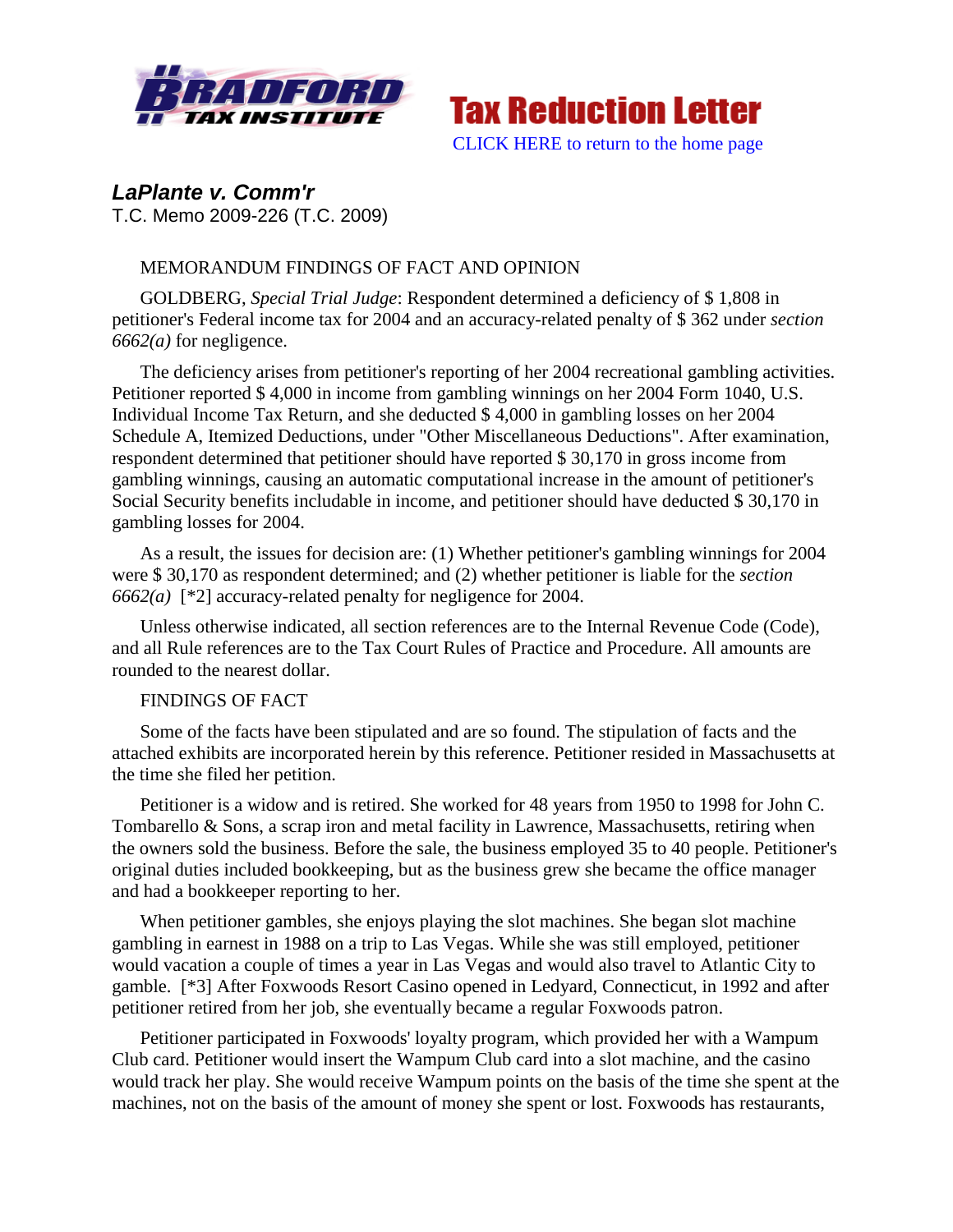hotel rooms, stores, and boutiques. Petitioner would use the Wampum points to purchase clothing and jewelry. Foxwoods would also provide petitioner at no charge complimentary (commonly called comp) meals, rooms, and occasional limousine rides from her home to and from the casino.

During 2004 petitioner traveled with a group of friends to Foxwoods on 25 to 30 separate occasions. Petitioner's normal practice was to spend at least 8 hours at the casino and then return home. Sometimes she would stay longer and return home after spending 2 or more full days at the casino. Typically, petitioner would start at 25 cents per wager, progress to 50 cents, then \$ 1, and finally [\*4] \$ 5 per wager.

Whenever she won \$1,200 or more from one pull (or push of a button), the casino would promptly provide her with a Form W-2G, Certain Gambling Winnings, reflecting her winnings from that one pull or push. During 2004 petitioner received 26 Forms W-2G, which reported winnings totaling \$ 56,200. Petitioner received a Form W-2G on 22 separate days in 2004. On 4 days petitioner won two prizes of \$ 1,200 or more, causing the casino to issue two Forms W-2G for those 4 days. A review of the dates from petitioner's summary of the Forms W-2G indicates that petitioner gambled at Foxwoods on many different days of the week, receiving at least one Form W-2G on 5 Sundays, 11 Mondays, 1 Tuesday, 2 Wednesdays, and 3 Saturdays.

Petitioner engaged an attorney to prepare her 2004 Federal income tax return, the same attorney she had used to prepare her prior years' returns. Attached to the return was a two-page document entitled "MEMORANDUM Re: W-2G" addressing petitioner's 2004 gambling activity. The first page detailed by date and amount the winnings on each of the 26 Forms W-2G totaling \$ 56,200. The second page was a legal memorandum providing the attorney's rationale for petitioner's [\*5] including only \$ 4,000 of the gambling winnings in her 2004 income. Petitioner did not discuss or report in income any of her gambling winnings below \$ 1,200; neither did she include in income the fair market value of meals, rooms, limousine rides, clothing, jewelry, and the other comps she received from Foxwoods.

Petitioner reported adjusted gross income totaling \$36,111 for 2004. In addition to the \$ 4,000 in gambling winnings, petitioner's other items of income for 2004 were: Interest of \$ 2,262; dividends of \$ 755; refunds of State and local income taxes of \$ 158; capital gain distributions of \$ 78; IRA distributions of \$ 7,197; pension and annuities of \$ 11,367; net income from rental real estate of \$ 1,663; and Social Security benefits of \$ 22,758, of which \$ 8,631 was includable in income. Petitioner also claimed itemized deductions of \$ 12,638 on Schedule A, of which pertinent here was a deduction of \$4,000 for gambling losses.

Respondent examined petitioner's 2004 Federal income tax return, determining that the correct amount of her gambling winnings and losses for 2004 was \$ 30,170. The \$ 30,170 consists of the total of 11 of 26 Form W-2G amounts, but the record is silent [\*6] as to why respondent chose to exclude some of the Forms W2G and how respondent determined which ones to exclude.

Because of the adjusted gross income thresholds in *section 86*, Social Security and Tier 1 Railroad Retirement Benefits, the additional \$ 26,170 in wagering income caused a computational increase to the portion of petitioner's \$ 22,758 in Social Security benefits includable in income from \$ 8,631 (38 percent) to \$ 19,345 (85 percent). As a result, respondent issued a notice of deficiency determining a deficiency of \$ 1,808 in Federal income tax for 2004 and an accuracy-related penalty of \$ 362 for negligence. Petitioner timely petitioned the Court seeking a redetermination of the deficiency and the accuracy-related penalty.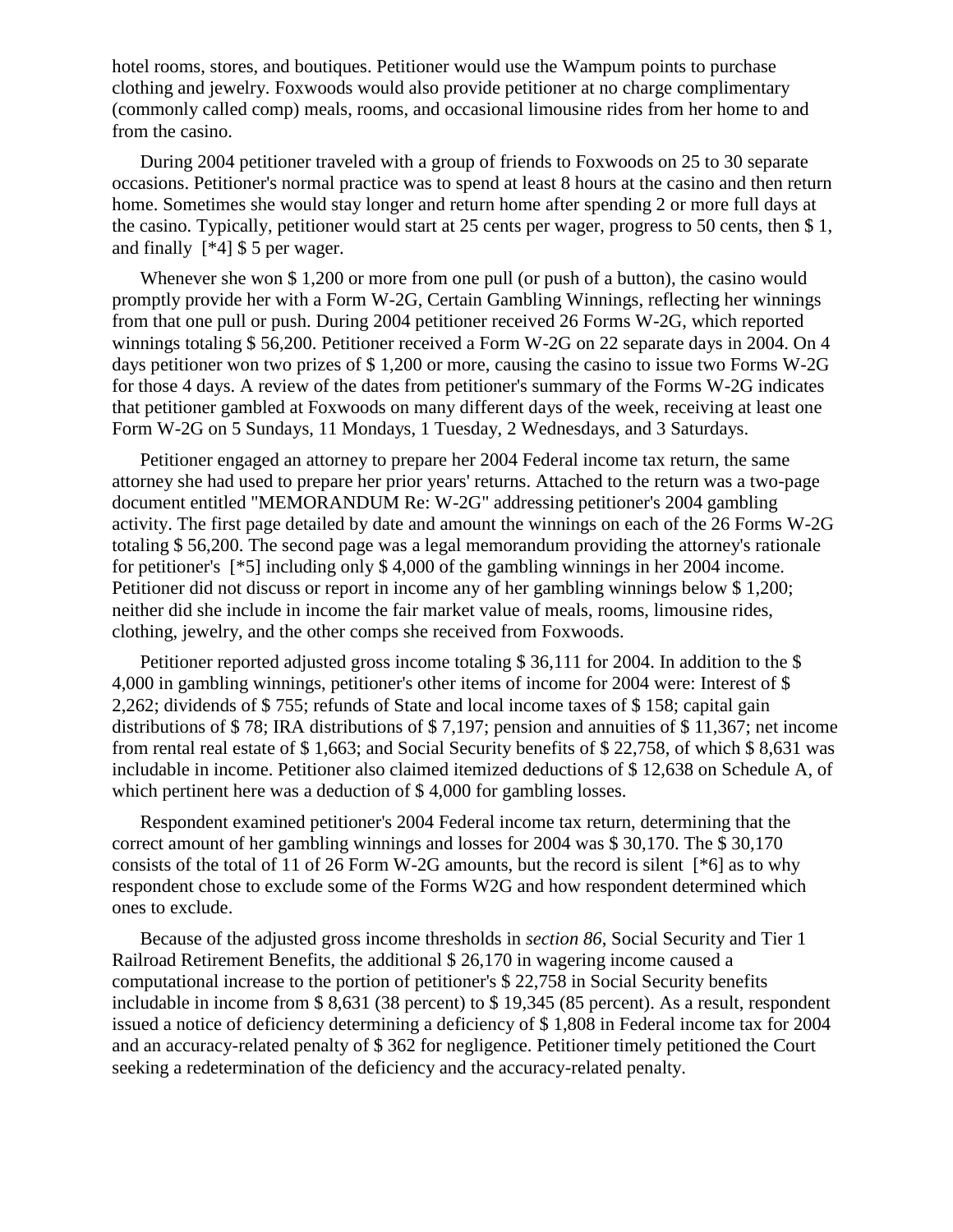At trial the Court received into evidence two documents purporting to support petitioner's claim of receiving only \$ 4,000 in gambling winnings and \$ 4,000 in gambling losses. One document was an undated and untitled two-page worksheet with 33 specific dates in 2004 reflecting a dollar amount in at least one of four columns showing: (1) Checks she cashed at the casino totaling \$ 14,600; (2) markers totaling \$ 42,000, which represent cash advances the casino [\*7] provided to petitioner during her play in exchange for petitioner's authorization for the casino to withdraw reimbursement within 2 weeks from her checking account; (3) money market checks totaling \$ 61,100, which petitioner cashed before her trips to the casino to have about \$ 2,000 to \$ 3,000 in cash on hand when she began each visit; and (4) deposits she returned to the checking account totaling \$ 28,600.

With respect to the deposit column, the worksheet contains a notation immediately to the right of three of the seven deposits. Next to the August 31 deposit of \$ 2,000 is the notation "winnings", and next to the November 17 and December 11 deposits of \$ 10,000 and \$ 4,000, respectively, are notations indicating the deposits were transfers of funds from her money market account. The other four deposits totaling \$ 14,600 have no notation next to them. An IRS date stamp on petitioner's 2004 Federal income tax return shows that respondent received petitioner's return on October 15, 2005. The record does not clarify whether petitioner prepared the worksheet around the end of 2004, near her tax return filing date of October 15, 2005, or in preparation for trial.

The second document is [\*8] a letter dated February 22, 2005, from Foxwoods Resort Casino to petitioner printed on plain paper, not on Foxwoods' letterhead. The letter states that petitioner's win or loss total from table games was zero and that she lost a total of \$ 35,480 at slot machines during 2004. The letter explained that "the total slot machine activity is the total coin deposited in the machines, less the total coin paid out, and less jackpots paid by hand with currency." The letter advised that the "information is derived from the use of your Wampum Club Card as recorded in Foxwoods Resort Casino's player rating system, which is maintained for marketing purposes only."

#### OPINION

#### I. *Reporting of Gambling Winnings and Losses*

Gambling winnings are includable in gross income. *Sec. 61(a)*; *Merkin v. Commissioner, T.C. Memo. 2008-146*. The Code treats gambling losses in one of two ways. Taxpayers engaged in the trade or business of gambling may deduct their gambling losses against their gambling winnings above the line as a trade or business expense in arriving at adjusted gross income. *Sec. 62(a)(1)*; *Merkin v. Commissioner, supra.* In contrast, taxpayers who are not in the trade or business of gambling are typically [\*9] called recreational or casual gamblers and may deduct their gambling losses less favorably below the line as an itemized deduction in arriving at taxable income. *Sec. 63(a)*; *Merkin v. Commissioner, supra.* Irrespective whether the taxpayer is a professional or a casual gambler, "Losses from wagering transactions shall be allowed only to the extent of the gains from such transactions." *Sec. 165(d)*; *Merkin v. Commissioner, supra*; *sec. 1.165-10, Income Tax Regs.*

Petitioner was a recreational gambler in 2004. See generally *Merkin v. Commissioner, supra.* Petitioner argues for a different methodology for reporting her gambling winnings and losses. Petitioner contends the summation of her individual gambling wins does not accurately reflect true winnings because she promptly plowed the individual winnings back into the casino's slot machines. In petitioner's view, a gambling session is not complete until the gambler finishes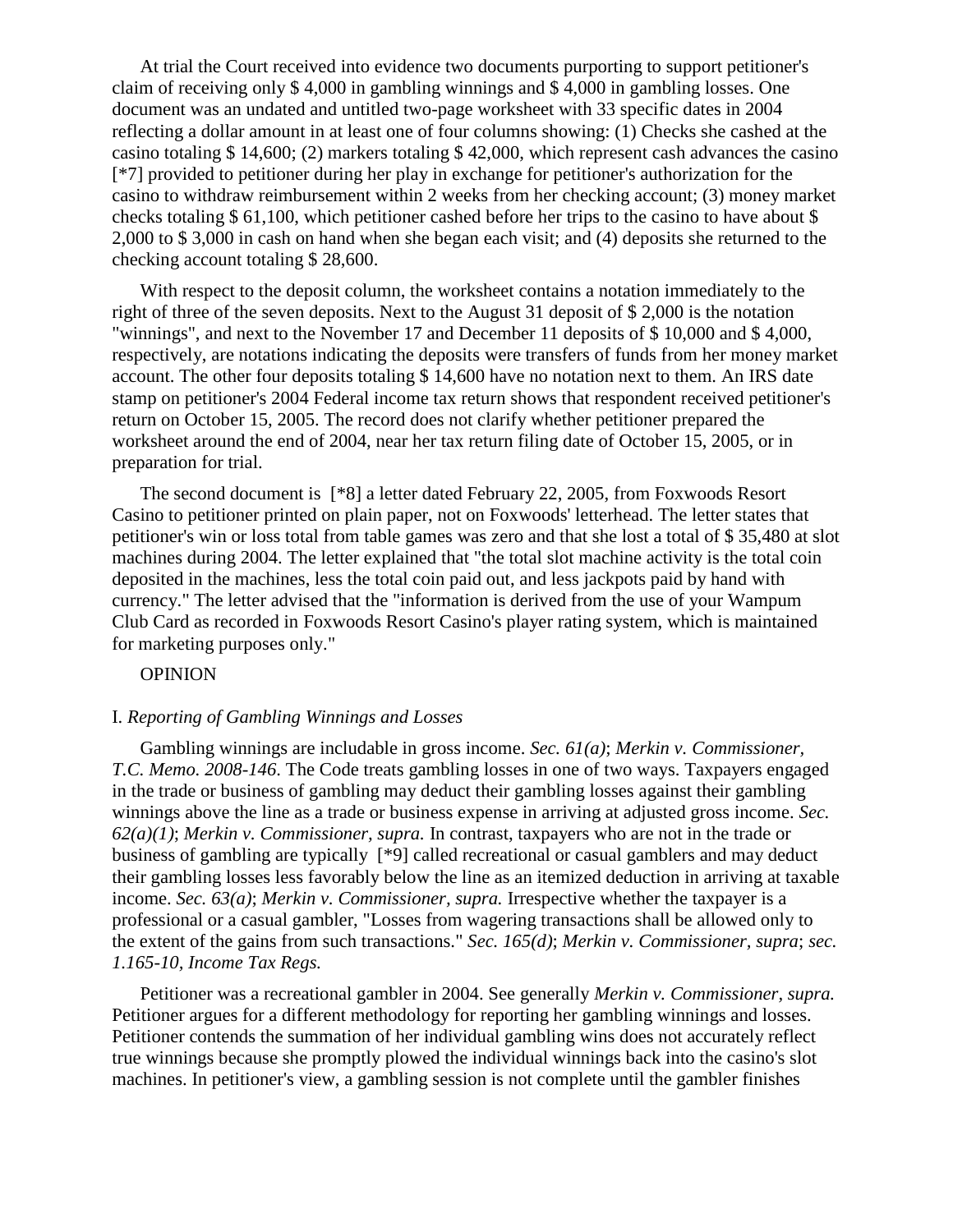gambling for the day or weekend or weeklong visit to the casino and leaves the casino at the conclusion of the visit with either a net win or loss.

Petitioner emphasizes that the tracking of individual wins and losses is unrealistic when placing many bets at slot machines [\*10] during a long session of plays. As a result, according to petitioner a gambler should net the winnings and losses from each visit to the casino. On those visits where the gambler leaves with more money than the gambler brought to the casino (here and for the rest of this opinion the term "brought" encompasses a broad definition to include cash in the gambler's pocket when the gambler arrived at the casino plus cash the gambler added at the casino from markers, ATM draws, credit card advances, and cashing checks), the gambler should recognize the net winnings for the visit in a single amount. The gambler should then total the net winning visits in a year to determine an aggregate amount to include in income as gambling winnings for that year.

Similarly, in those instances where the gambler leaves the casino with less money than brought, the gambler should recognize a net loss for the visit. The gambler should then aggregate the net amounts from losing visits for the year and may deduct the total losses as an itemized deduction up to the total winnings from the successful gambling sessions for the year.

Applying her theory to her own situation, petitioner determined her \$ 4,000 in gambling [\*11] winnings and losses for 2004 in the following manner. Petitioner claims that on only one occasion in her 25 to 30 visits did she leave the casino with more money than she brought. On that one occasion, she won a single jackpot of \$ 8,000 on Monday, August 30, 2004, of which Foxwoods held back 25 percent or \$ 2,000 for petitioner's Federal income tax withholding. Petitioner claims she gambled and lost \$ 4,000 of the winnings, and left the casino with the remaining \$ 2,000. Consequently, according to petitioner her one net win of \$ 2,000 plus the \$ 2,000 in withholding represents her sole gambling winnings for the year totaling \$ 4,000.

With respect to gambling losses for 2004, petitioner contends that she broke even or lost money on every one of her other 24 to 29 visits to the casino during the year. Petitioner claims her losses totaled much more than \$ 4,000, but pursuant to the gambling loss limitation of *section 165(d)* she limited her gambling losses to the amount of her gambling winnings, \$ 4,000, and deducted the \$ 4,000 gambling loss as an itemized deduction for 2004.

In general, casual gamblers such as petitioner should report the gross amount of their gambling winnings as income [\*12] and should deduct separately as an itemized deduction the gross amount of their gambling losses up to the amount of gambling winnings. See *Merkin v. Commissioner, supra* (taxpayers not in the trade or business of gambling may report gambling losses only as an itemized deduction); *Hardwick v. Commissioner, T.C. Memo. 2007-359* (same); *Lutz v. Commissioner, T.C. Memo. 2002-89* ("It is well settled that taxpayers [who are recreational gamblers] have a duty to report as gross income gambling winnings" and "gambling losses must be claimed as itemized deductions").

Respondent nonetheless agrees with petitioner's theory of recognizing slot machine play on the basis of net wins or losses per visit to the casino. Specifically, respondent states the following:

 [T]he better view is that a casual gambler playing a slot machine, such as the petitioner, recognizes a wagering gain or loss at the time she redeems her tokens. The fluctuating wins and losses left in play are not accessions to wealth until the taxpayer redeems her tokens and can definitively calculate the amount above or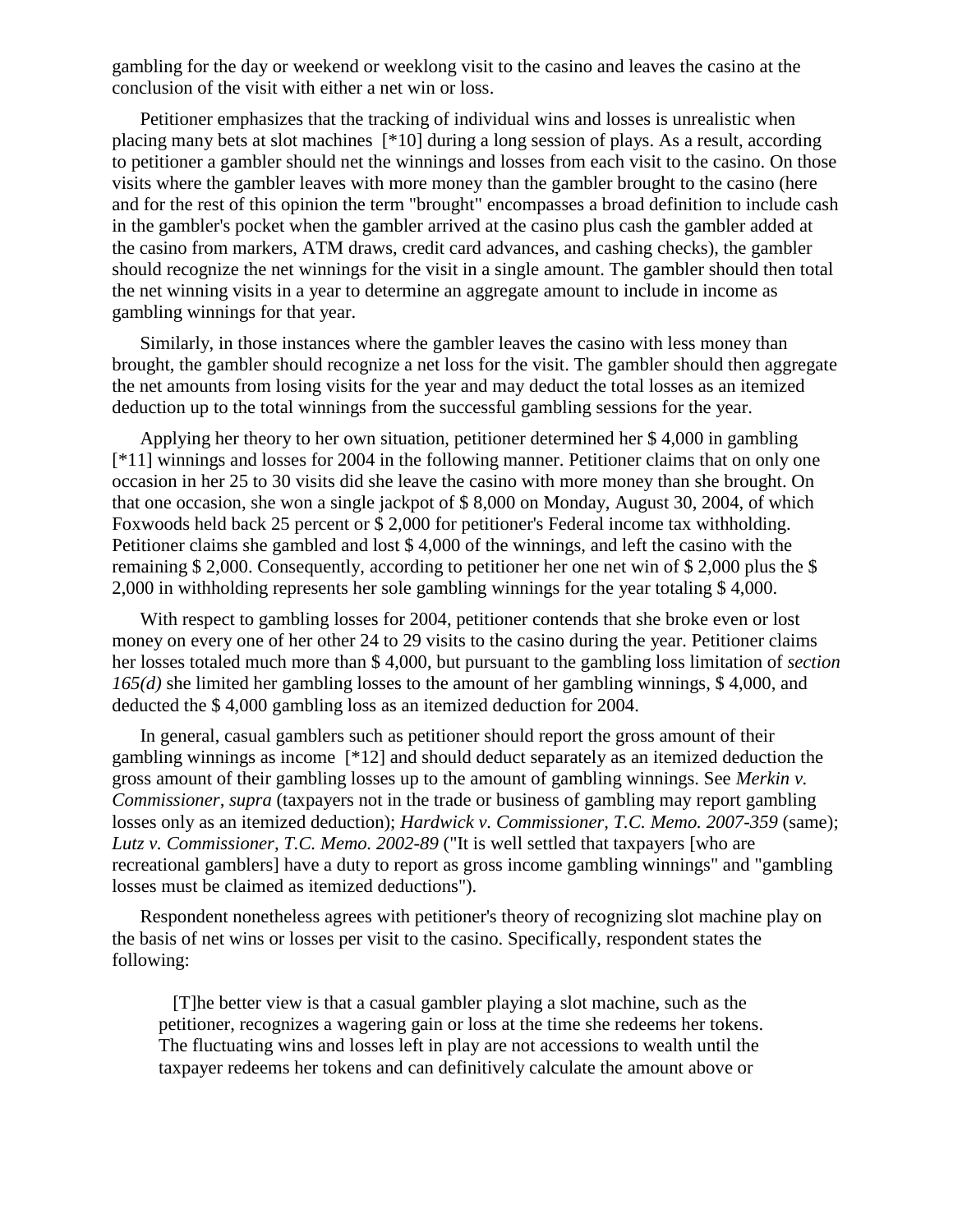below basis (the wager) realized. See *Commissioner v. Glenshaw Glass Co., 348 U.S. 426, 75 S. Ct. 473, 99 L. Ed. 483, 1955-1 C.B. 207 (1955)*.

Respondent's agreement, however, [\*13] does not mean petitioner wins the day. Respondent argues instead that petitioner's contentions fail because petitioner did not maintain adequate records to substantiate her claims of net gambling winnings and losses.

We do not have to decide and we explicitly do not decide the propriety of petitioner's theory of income recognition from recreational slot machine play because, as discussed below, we agree with respondent that with respect to 2004, petitioners did not maintain adequate records to substantiate her claims of net gambling winnings and losses. Thus, in its essence this case is solely one of substantiation. See *Gagliardi v. Commissioner, T.C. Memo. 2008-10* (concluding that that gambling case was solely "a substantiation case", with the sole issue being whether the taxpayer had substantiated the gambling losses which the Commissioner had disallowed).

#### II. *Substantiation of Gambling Winnings*

Petitioner's situation is different from the usual gambling case where the taxpayer tries to prove gambling losses greater than the amount the Commissioner allowed. See, e.g., *Briseno v. Commissioner, T.C. Memo. 2009-67*; *Gagliardi v. Commissioner, supra*; *Hardwick v. Commissioner, supra.* Petitioner [\*14] is already at the maximum of losses that *section 165(d)* allows (gambling losses may not exceed reported gambling winnings). Instead, to refute respondent's determination, petitioner must establish that she had less than the \$ 30,170 in gambling winnings that respondent determined.

In general, the Court presumes the Commissioner's determination of a deficiency in a notice of deficiency is correct, and the burden is on the taxpayer to prove otherwise. *Rule 142(a)(1)*; *Welch v. Helvering, 290 U.S. 111, 115, 54 S. Ct. 8, 78 L. Ed. 212, 1933-2 C.B. 112 (1933)*. Under certain circumstances the taxpayer may shift the burden to the Commissioner regarding factual matters affecting tax if the taxpayer produces credible evidence and meets the other requirements of the section including maintaining records required by the Code. *Sec. 7491(a)*. Petitioner does not argue that she satisfied the elements for a burden shift, but even if she did advance this argument, petitioner did not produce sufficient substantiation to support her claims as *section 6001* requires. See *Higbee v. Commissioner, 116 T.C. 438, 443 (2001)*. Accordingly, the burden of proof remains on petitioner to prove the \$ 30,170 in gambling winnings that respondent determined for 2004 [\*15] was in error. With respect to the accuracy-related penalty, the burden of production is on respondent. See *sec. 7491(c)*.

Deductions are a matter of legislative grace, and the taxpayer bears the burden of proving entitlement to deductions claimed on a return. *Rule 142(a)(1)*; *INDOPCO, Inc. v. Commissioner, 503 U.S. 79, 84, 112 S. Ct. 1039, 117 L. Ed. 2d 226 (1992)*; *New Colonial Ice Co. v. Helvering, 292 U.S. 435, 440, 54 S. Ct. 788, 78 L. Ed. 1348, 1934-1 C.B. 194 (1934)*. Implicit in this burden is the requirement that taxpayers must prove the amount of gambling winnings as well as losses. *Schooler v. Commissioner, 68 T.C. 867, 869 (1977)*; *Donovan v. Commissioner, T.C. Memo. 1965-247*, affd. per curiam *359 F.2d 64 (1st Cir. 1966)*.

*Section 6001* and the regulations thereunder require taxpayers to keep permanent records sufficient to substantiate the amounts of income, deductions, and credits shown on their income tax returns. *Sec. 1.6001-1(a), Income Tax Regs.* The obligation to maintain sufficient supporting records for wagering transactions is no more onerous than the recordkeeping requirements for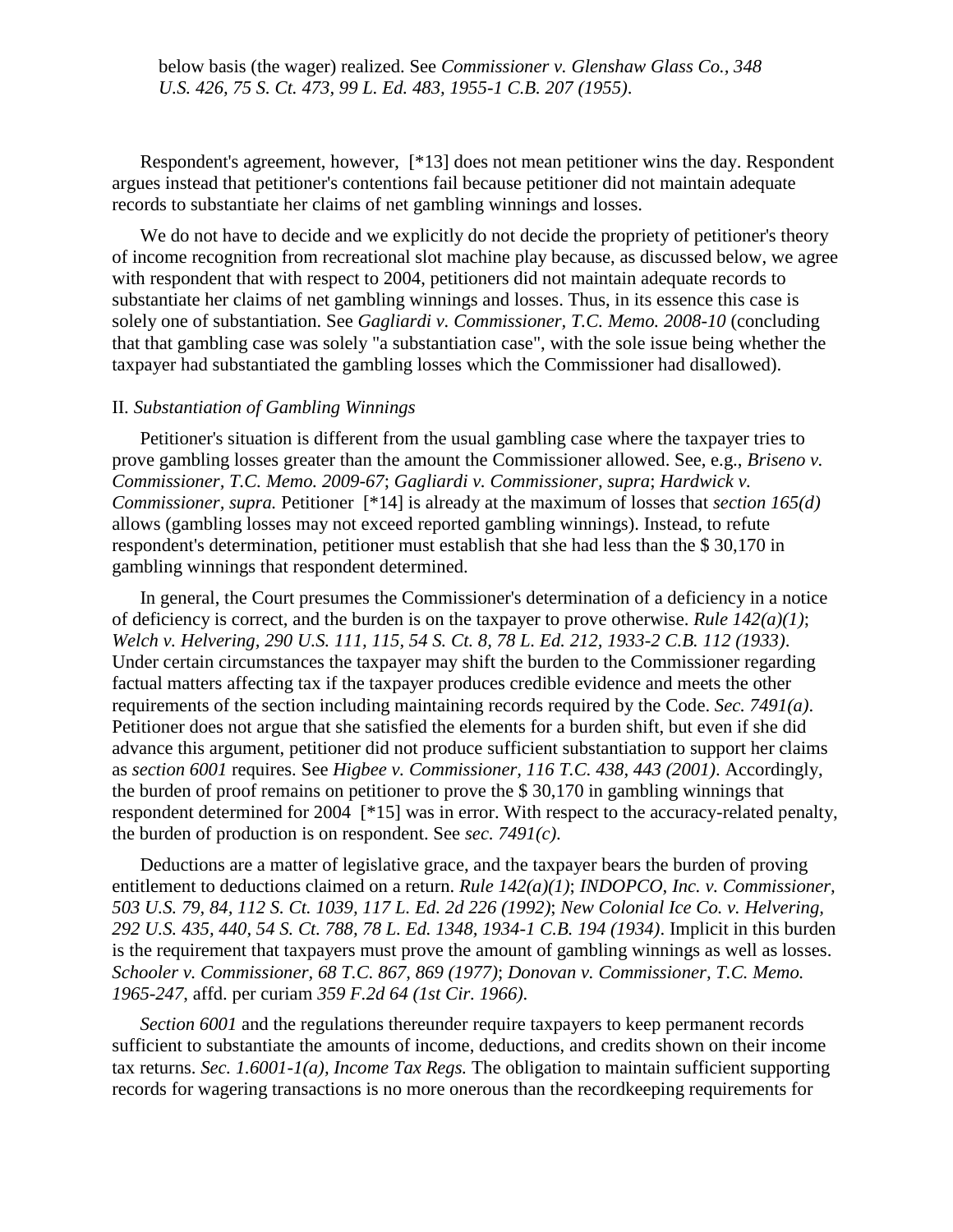## taxpayers engaged in daily activities such as business travel and entertainment. *Schooler v. Commissioner, supra at 870-871*; see also *Rodriguez v. Commissioner, T.C. Memo. 2001-36*.

Petitioner's [\*16] evidence consists of the following three items: (1) The undated fourcolumn worksheet that petitioner prepared; (2) the February 22, 2005, letter from Foxwoods; and (3) petitioner's oral testimony that on only one occasion did she leave the casino with more money that she wagered. We review in turn each of these three pieces of evidence.

Petitioner relies on the four-column worksheet with the written notation "winnings" next to one deposit of \$ 2,000 as the documentary evidence that only one of her visits to Foxwoods in 2004 resulted in a net win, and the amount of that win was \$ 4,000 (including the \$ 2,000 in Federal tax withholding). However, shortcomings exist with respect to this evidence. No valid reason exists for taxpayers engaged in wagering transactions not to maintain a contemporaneous gambling diary or gambling log. *Schooler v. Commissioner, supra at 870-871*. Petitioner acknowledged that she did not prepare the worksheet contemporaneously, stating that she tried to "keep up with it [her recordkeeping] daily, but if not, it would have to be yearly. It would be a lot easier to go through it yearly." Petitioner was not specific as to whether she prepared the worksheet around [\*17] the end of the 2004 calendar year, 10 months later when she filed her 2004 return, or 3 years later in preparation for trial.

Additionally, the worksheet was untitled, had no explanation of its purpose, and did not explain many items on the document. For instance, the worksheet showed \$ 14,600 of deposits with no explanation, which may have been additional gambling winnings. Similarly, petitioner did not reconcile the worksheet to the winnings Foxwoods reported on the Forms W-2G.

Moreover, petitioner did not provide copies of bank statements, canceled checks, or other corroborating evidence to establish the accuracy of individual line items on the worksheet or to establish the completeness of the worksheet by reconciling the worksheet to figures supplied by the bank. Without support, the worksheet is unreliable to corroborate petitioner's claims.

The February 22, 2005, letter from Foxwoods also has shortcomings. The letter reports that petitioner lost a total of \$ 35,480 at the slots during 2004. However, the letter provides no detail by which we could determine which of petitioner's 25 to 30 visits to the casino for the year were a net win or a net loss. Since the net win or loss per [\*18] visit is the mainstay of petitioner's argument, and since Foxwoods' letter stated the casino was tracking petitioner's results, we find it curious that petitioner did not ask Foxwoods to provide, or that petitioner did not supply to the Court, a more detailed statement from Foxwoods showing the results for each visit. In summary, the letter is helpful in confirming the overall picture that petitioner lost money for 2004, a point not in dispute, but the letter does not shed light on the decisive matter regarding which of petitioner's visits were net wins or losses and in what amounts.

With respect to petitioner's testimony, petitioner claims that she walked away a winner from Foxwoods on only 1 of her 25 to 30 visits to the casino during 2004. Given the nature of gambling, where the house usually wins; Foxwoods' letter stating petitioner's overall losses for 2004; and petitioner's credible testimony, we find it likely that she lost money on most of her visits to the casino during 2004. However, a general tenor is not the same as accepting petitioner's unsupported assertion of precisely \$ 4,000 in income from just one win. See *Crepeau v. Commissioner, 438 F.2d 1228 (1st Cir. 1971)* (uncontradicted [\*19] oral testimony is not adequate to overcome insufficiently supported taxpayer statements), affg. *T.C. Memo. 1969-236*; *Niedringhaus v. Commissioner, 99 T.C. 202, 212 (1992)* (we need not accept a taxpayer's testimony in the absence of corroborating evidence).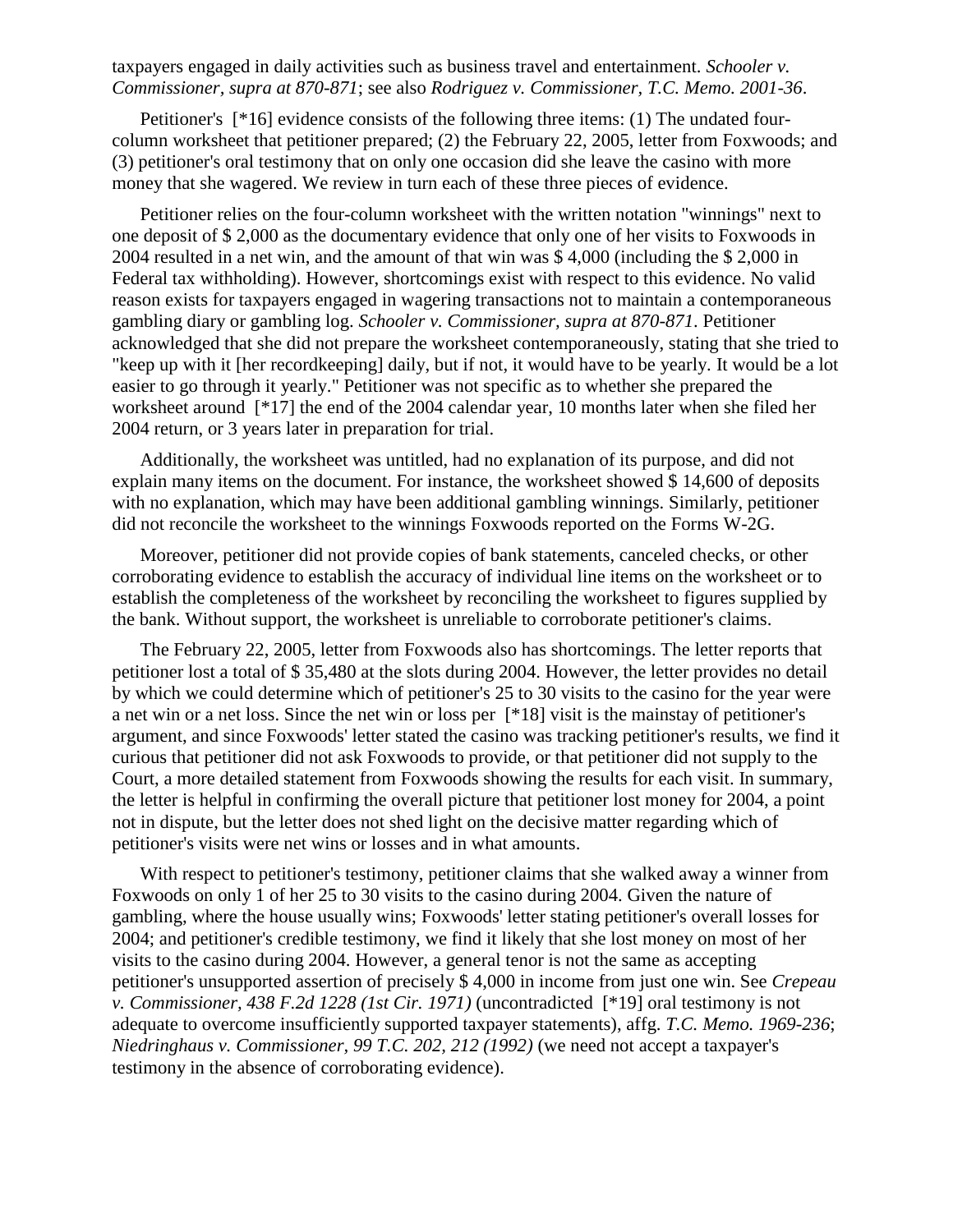We also note that petitioner did not call as a witness any friend with whom she traveled to Foxwoods to corroborate her testimony. The failure to call witnesses leads to an inference that if called they would testify adversely. *Interstate Circuit, Inc. v. United States, 306 U.S. 208, 226, 59 S. Ct. 467, 83 L. Ed. 610 (1939)*; *Bresler v. Commissioner, 65 T.C. 182, 188 (1975)*; *Blum v. Commissioner, 59 T.C. 436, 440-441 (1972)*; *Wichita Terminal Elevator Co. v. Commissioner, 6 T.C. 1158, 1165 (1946)*, affd. *162 F.2d 513 (10th Cir. 1947)*.

Moreover, respondent has already reduced the gambling winnings that Foxwoods reported for 2004 on the Forms W2-G, from \$ 56,200 to \$ 30,170. Petitioner has simply not provided sufficient corroborating evidence to make an estimate beyond the reduction respondent has already determined. See *Hardwick v. Commissioner, T.C. Memo. 2007-359* (the Court should not make an estimate in a gambling case where the taxpayer's substantiation has too [\*20] many omissions and discrepancies, especially where the taxpayer could have simply provided evidence from use of a casino Players' Club card to document slot machine play during each gambling trip). Further, respondent made the reduction even though petitioner almost certainly had many winnings below the Form W2-G threshold amount of \$ 1,200 and despite petitioner's receiving comps from Foxwoods for some meals, hotel stays, limousine rides, and shopping. See *Libutti v. Commissioner, T.C. Memo. 1996-108* (comps are "increases to \* \* \* wealth" and therefore fall within the plain meaning of *section 165(d)* as gains from wagering transactions).

In summary, we find that petitioner has not met her burden of proving that respondent's determination is incorrect. Because petitioner has not provided a reasonable basis to estimate which of her visits to the casino resulted in a net win or a net loss, or the dollar amount of each outcome, to reduce income more than respondent has already done would be unguided largesse. Therefore, we sustain respondent's determination.

### III. *Accuracy-Related Penalty*

Respondent also determined that petitioner is liable for a 20-percent accuracy-related penalty under *section 6662(a)* [\*21] and *(b)(1)* for 2004 for an underpayment of income tax that results either from negligence or disregard of rules and regulations. The term "negligence" includes any failure to make a reasonable attempt to comply with the provisions of the Code, and the term "disregard" includes any careless, reckless, or intentional disregard. *Sec. 6662(c)*; *sec. 1.6662- 3(b)(1), Income Tax Regs.* Negligence is also "'a lack of due care or the failure to do what a reasonable and ordinarily prudent person would do under the circumstances.'" *Freytag v. Commissioner, 89 T.C. 849, 887 (1987)* (quoting *Marcello v. Commissioner, 380 F.2d 499, 506 (5th Cir. 1967)*, affg. in part and remanding in part *43 T.C. 168 (1964)* and *T.C. Memo. 1964- 299*), affd. *904 F.2d 1011 (5th Cir. 1990)*, affd. *501 U.S. 868, 111 S. Ct. 2631, 115 L. Ed. 2d 764 (1991)*.

As noted, the Commissioner bears the burden of production with respect to penalties. *Sec. 7491(c)*. To meet this burden, the Commissioner must produce evidence to show that it is appropriate to impose the relevant penalty. *Swain v. Commissioner, 118 T.C. 358, 363 (2002)*; *Higbee v. Commissioner, 116 T.C. at 446*. Respondent has met his burden by establishing that petitioner did not keep adequate records as required [\*22] by *section 6001* to substantiate the amount of gambling income she reported on her 2004 Federal income tax return.

Nonetheless, a taxpayer may overcome the accuracy-related penalty if the taxpayer can show that the underpayment of income tax was due to "reasonable cause \* \* \* and that the taxpayer acted in good faith". *Sec. 6664(c)(1)*. The taxpayer bears the burden of proving reasonable cause. *Higbee v. Commissioner, supra at 446-447*. The Court decides reasonable cause and good-faith effort on a case-by-case basis, taking into account all pertinent facts and circumstances,